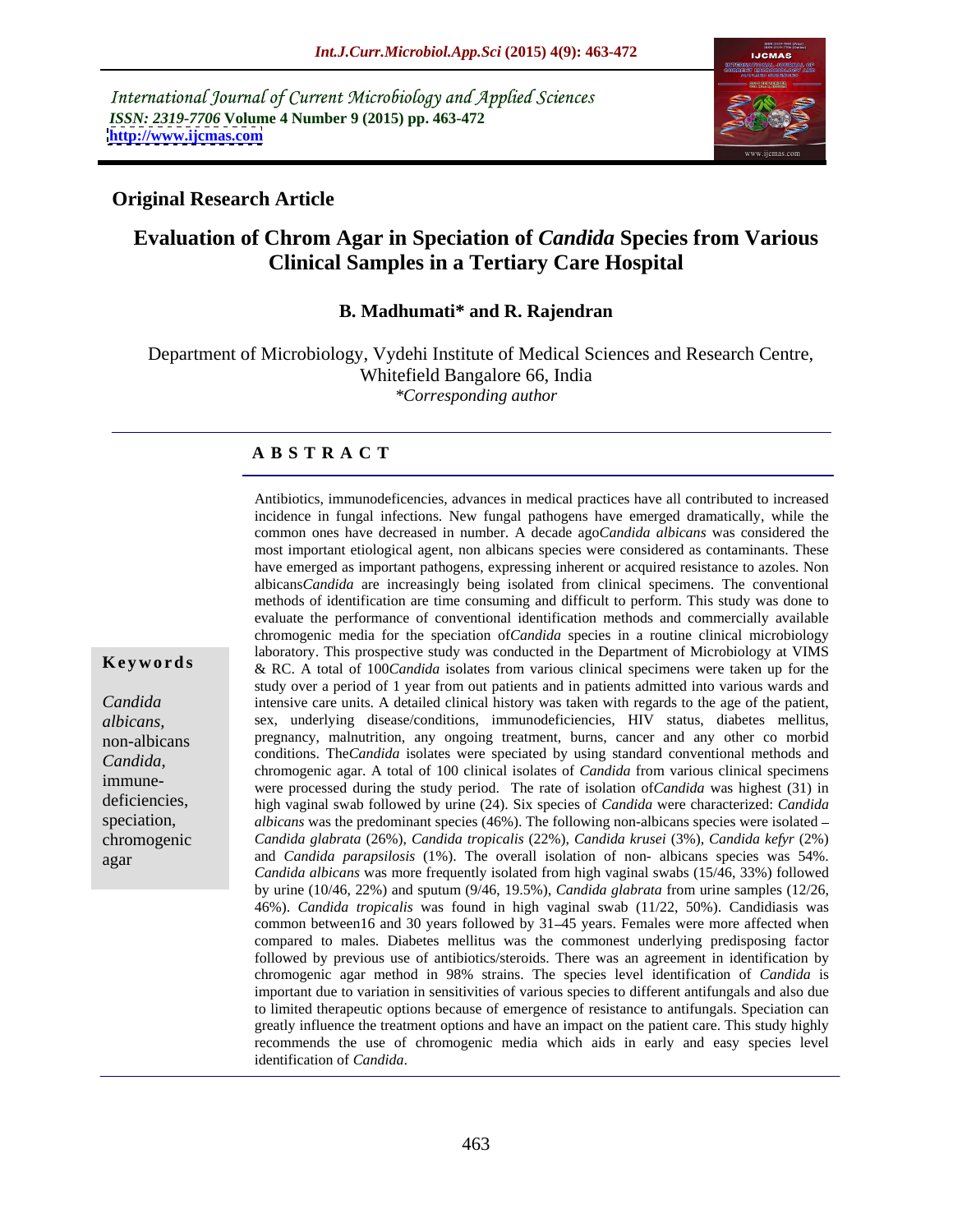Yeast like fungi are ubiquitous in nature. Yeast like fungi particularly *Candida* Majority of the infections are caused by species are the commonest cause of fungal infections. Candidiasis is a primary or secondary infection involving a member of the genus *Candida*, however, the disease is

*Candida albicans* which is an integral part of human microbial flora. *Candida* is frequently isolated from the mouth, gut, the anti-fungal target proteins and<br>vagina and skin of the normal population alteration of the membrane vagina and skin of the normal population. Since *Candida albicans* is an endogenous opportunistic infection. The genus *Candida* treatment failure in includes several species implicated in Mohanty *et al.*, 2007). includes several species implicated in human pathology.

The pathological processes evoked are also diverse and vary from irritation and inflammation to chronic and acute clinicians as early diagnosis is essential for suppuration or granulomatous response. initiating appropriate therapy. In order to Pregnancy, increasing incidence of HIV facilitate rapid identification, several Pregnancy, increasing incidence of HIV infections, widespread and indiscriminate use of broad spectrum antibiotics, use of therapeutic modalities for advanced life support, organ transplantation, implantation of prosthetic devices and the emergence of and speciate *Candida* in various clinical resistance to antifungal agents have isolates based on their biochemical resistance to antifungal agents have isolates based on their biochemical continued to be important in the expanding

Nosocomial infections with *Candida* species have been on a significant rise over the past

throat, skin, scalp, vagina, fingers, nails, endocarditis and meningitis (Rippon, 1974;

Introduction Jagdish Chander, 2002; Topley and Wilson, Jagdish Chander, 2002; Topley and Wilson, 1998). Majority of the infections are caused by

an infection caused by *Candida albicans*. species have, become resistant to the anti-Man lives in a delicate balance with compounds, by the expression of the efflux species the disease represents an the anti-fungal resistance can be seen as the *Candida albicans*, however, past decade has seen a transition wherein there has been an upsurge in infections caused due to non albicans species of *Candida*. *Candida* fungal agents, in particular to the azole pumps that reduce drug accumulation, the alteration of the structure or concentration of the anti-fungal target proteins and by the alteration of the membrane sterol composition. The clinical consequences of treatment failure in the patients (Srujana

Mohanty *et al.,* 2007). The longer turnaround time taken by conventional methods of identification makes them less popular among the initiating appropriate therapy. In order to facilitate rapid identification, several chromogenic substrate containing culture media are used (Sagar *et al.,* 2013).

incidence of Candidial infections. chromogenic media in rapid speciation of decade. helpful in elucidating the role of this The clinical manifestations of the disease are infections and its effect on the patient and extremely varied ranging from acute, society in large, especially in this era of subacute and chronic to episodic. antibiotics, medical developments and Involvement may be localized to the mouth, immunedeficiencies, in turn facilitating the bronchi, lungs or the gastrointestinal tract, or prevent and control transmission of resistant become systemic as in septicemia, Hence this study was undertaken to identify and speciate *Candida* in various clinical isolates based on their biochemical properties and to evaluate the importance of *Candida*, such a study is needed to evaluate the incidence of Candidial infections and to establish its properties which might be organism in the causation of nosocomial development of effective measures to pathogens.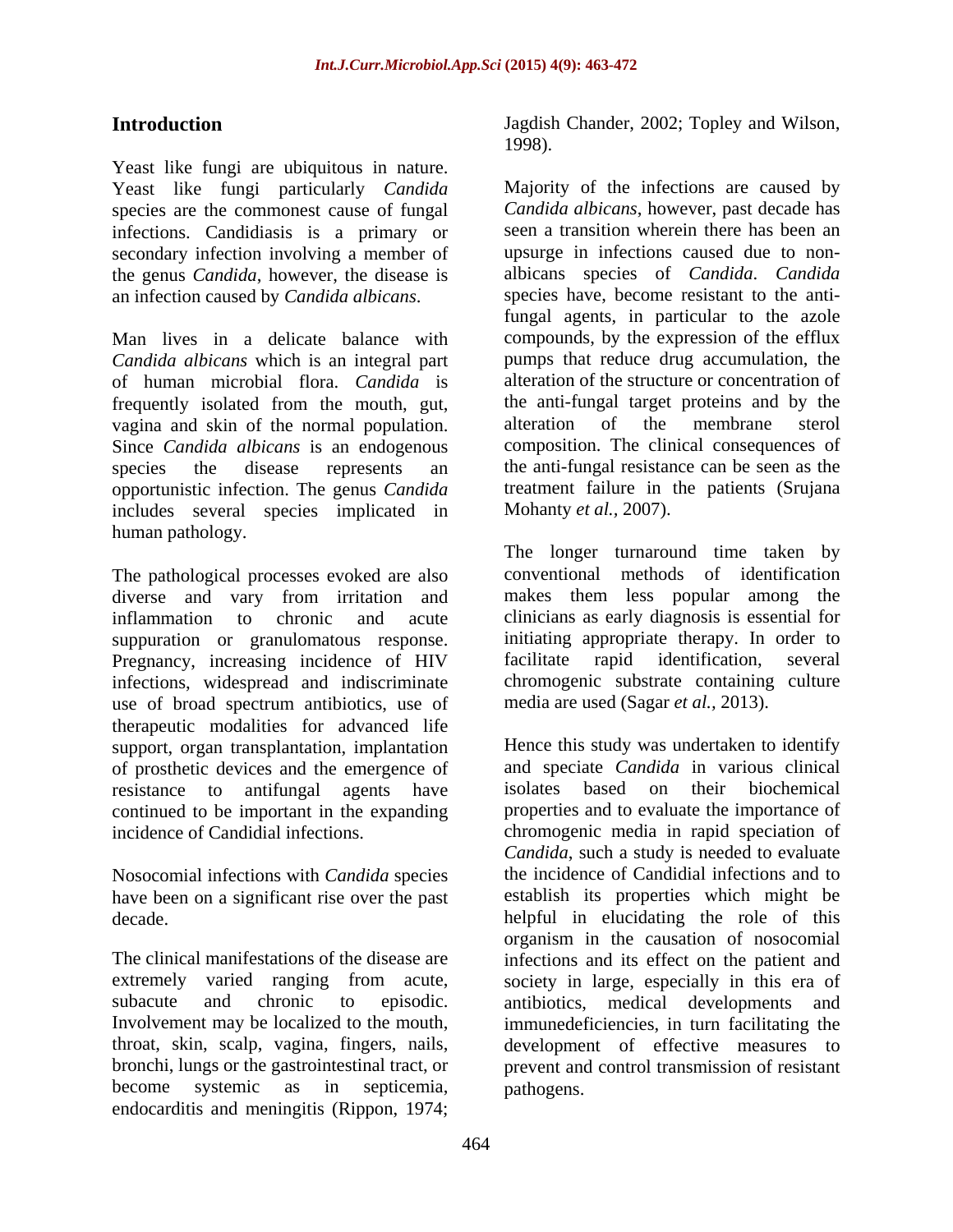This prospective study was conducted in the *C. glabrata* - Cream to white smooth Department of Microbiology at VIMS & RC. A total of 100 *Candida* isolates from C. krusei- Purple fuzzy colonies various clinical specimens (urine, high vaginal swabs, sputum, wound swabs, in dwelling catheters, aspirated fluids, blood, BAL, skin scraping and nail clippings) were taken up for the study over a period of 1 from various clinical specimens were year from out patients and in patients processed during the study period. Total of admitted into various wards and intensive 31 isolates were obtained from high vaginal care units. A detailed clinical history was swab followed by urine (24), sputum (17), taken with regards to the age of the patient, wound swabs (10), in dwelling catheters sex, underlying disease/conditions, (05), aspirated fluids (04), blood (03), immunodeficiencies, HIV status, diabetes broncho alveolar lavage (BAL) (03), skin mellitus, pregnancy, malnutrition, any scraping and nail clippings (02) and (01) ongoing treatment, burns, cancer and any respectively (Table 1). other co morbid conditions.

The various clinical specimens were was the predominant species (46%). The collected and processed as per the standard microbiological procedures. The *Candida* - *Candida* glabrata (26%), *Candida* isolates which were obtained were further tropicalis (22%). *Candida krusei* (3%). isolates which were obtained were further tropicalis (22%), *Candida krusei* (3%), speculated by the germ tube test (Figure 1), Candida ket (2%) and Candida chlamydospore formation on corn meal agar *parapsilosis* (1%). The overall isolation of (Figure 2& 3), sugar assimilation (Figure 4) non- albicans species was 54% (Table 2). and sugar fermentation test.

**Growth on chromogenic agar**: Isolated found in the high vaginal swabs (15/46, species were inoculated on Hi Chrom 33%) followed by urine (10/46, 22%) and *Candida* differential agar to improve species identification based on coloured colony morphology which is based on the reactions between the specific enzymes of the isolated from urine samples (12/26, 46%) different species and the chromogenic (Table 1). substances. These agar plates were incubated at 37°C for 48 hours. The species *Candida tropicalis* was found in high were identified by characteristic colony colour as per HiMedia technical data (Sagar *et al.,* 2013; Shyamala K. Shettar *et al.,* 2012).

*C. albicans* – Light green coloured smooth

**Material and Methods** *C. tropicalis* - Blue to metallic blue coloured raised colonies colonies *C. krusei*- Purple fuzzy colonies

## **Results and Discussion**

A total of 100 clinical isolates of *Candida* respectively (Table 1).

**Processing of samples** were characterized using standard In the present study six species of *Candida* were characterized using standard conventional methods. *Candida albicans* following non-albicans species were isolated -*Candida glabrata* (26%), *Candida Candida kefyr* (2%) and *Candida*

> Higher incidence of *Candida albicans* was sputum (9/46, 19.5%) (Table 1).

*Candida glabrata* was more frequently (Table 1).

vaginal swab (11/22, 50%) (Table 1).

*Candida* krusei was isolated from blood (1/3, 33%), in dwelling catheters (1/3, 33%) and aspirated fluids (1/3, 33%) (Table 1).

colonies Age wise distribution showed 35 %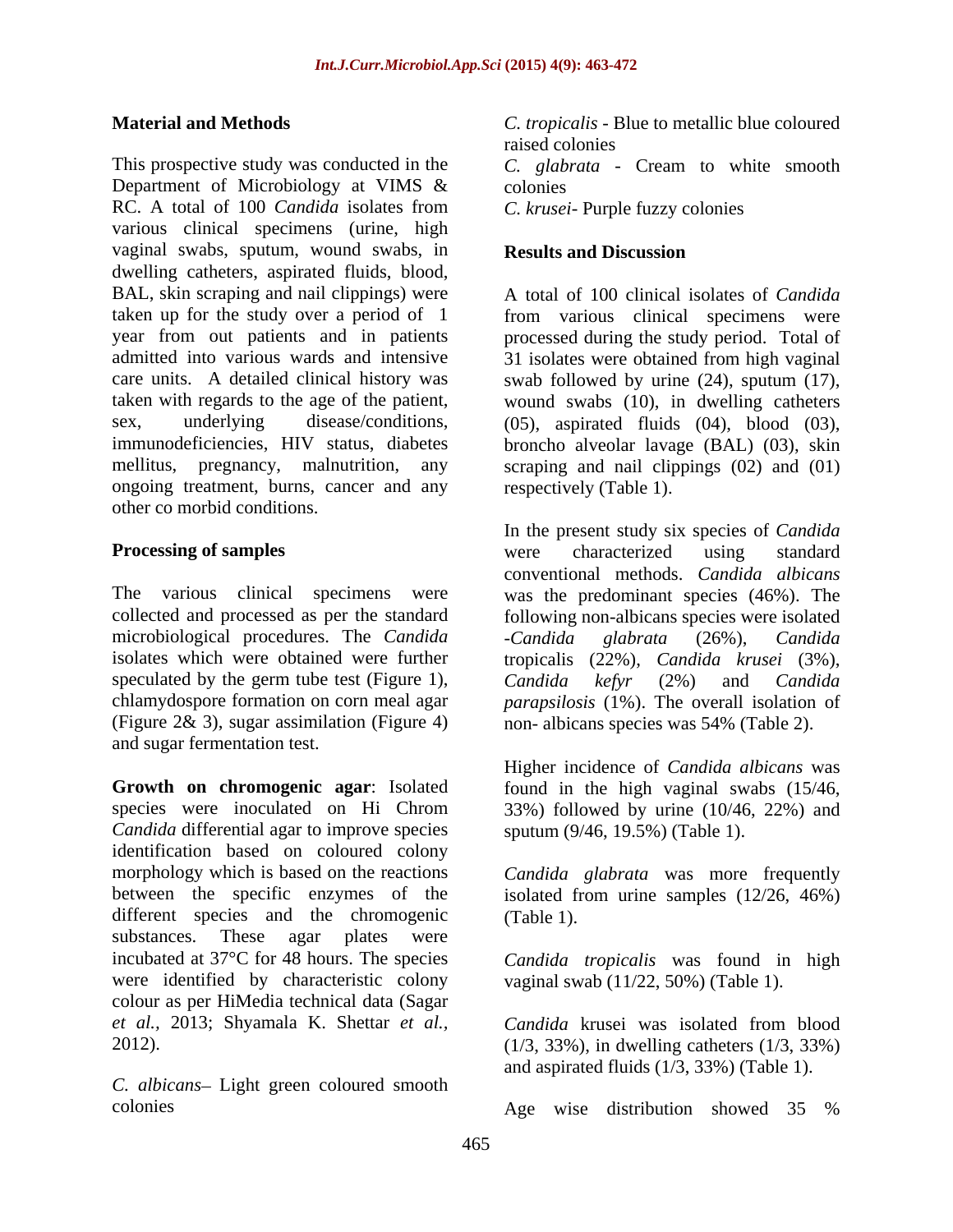prevalence of Candidiasis in the age group antimycotic drugs for prolonged therapeutic of 16-30 years and 29 % and 17% in the age courses has led to a change in the relative group of 31-45 years and 46-60 years prevalence of various species of *Candida*. respectively. The rate of isolation of the Past two decades have seen a significant rise *Candida* species was more in females (64%) than in males (36%) (Table 3).

Diabetes mellitus was the commonest underlying predisposing factor accounting up to 28% followed by previous use of catheters (13%), usage of oral contraceptive each, prolonged hospitalization (7%), usage Megha Maheshwari (2014) where in rate of of intra uterine contracentive device  $(5\%)$  isolation of *Candida* was 38% and 33.3% of intra uterine contraceptive device (5%)

100 *Candida* isolates were also subjected to vaginal microenvironment by hormones, identification using chromogenic agar. There was an agreement in identification by chromogenic agar method in 98% strains. pathological changes associated with clinical Two strains which were identified as symptoms. *Candida glabrata* by the conventional methods were identified as *Candida albicans* by chromogenic agar, however conventional method identification was taken into final consideration. All the isolates of *Candida* tropicalis and *Candida*

*Candida* species colonise the mucosal structurally normal urinary tract and in surfaces of all the humans soon after birth. In healthy individuals. Catheterization surfaces of all the humans soon after birth. healthy individuals. Increasing incidence of iatrogenic *Candida* individuals are due to the collective role of the fungal virulence factors and host susceptibility. In the immunocompetent several host conditions predispose to fungal infections like prolonged antibacterial therapy, corticosteroid use, integumentary breach as in intravenous or intra arterial derangements. The extensive use of endotracheal aspirates,

prevalence of various species of *Candida*. Past two decades have seen <sup>a</sup> significant rise in mycotic infections (Jayalakshmi *et al.,* 2014).

antibiotics/steroids (26%), in dwelling swab yielded *Candida* such a finding was pills (OCPs) and pregnancy constituting 9% Dominic (2011) and Sumitra Devi and and HIV infection accounting up to 3% respectively. Candida may be either a (Table 4). commensal or a pathogen of the vagina, a A total of 100 *Candida* isolates from various clinical specimens were included in our study, of which 31 isolates of high vaginal seen by Shivanand Dharwad and Saldanha Dominic (2011) and Sumitra Devi and Megha Maheshwari (2014) where in rate of isolation of *Candida* was 38% and 33.3% respectively. *Candida* may be either a fact which indicates, that changes in the antibiotics or metabolic disorders are generally necessary for *Candida* to induce symptoms.

krusei were correctly identified by antibiotic usage, advanced age, pregnancy chromogenic agar. and diabetes mellitus. Candiduria is rarely infections and the infections in immune- migration of the organisms into the bladder compromised and immunosuppressed from external periurethral surface. Use of catheters, surgical procedures, poor culture positive for *Candida*. The isolation nutritional status and metabolic of *Candida* from culture of sputum, 24 isolates of *Candida* were obtained from urine. Candiduria is becoming an important nosocomial infection as also observed by previous authors. The major contributing factors are indwelling catheters, prior seen as a community acquired in a structurally normal urinary tract and in healthy individuals. Catheterization increases chances of UTIs by allowing broad spectrum antibiotics favours *Candida* colonization by suppressing commensal bacterial flora. Diabetes increases Candidial colonization by promoting stasis of urine in neurogenic bladder (Abhijit Awari, 2012; Deorukhkar and Saini, 2014; Jain and Dogra, 2011). 17 isolates of sputum were bronchoscopic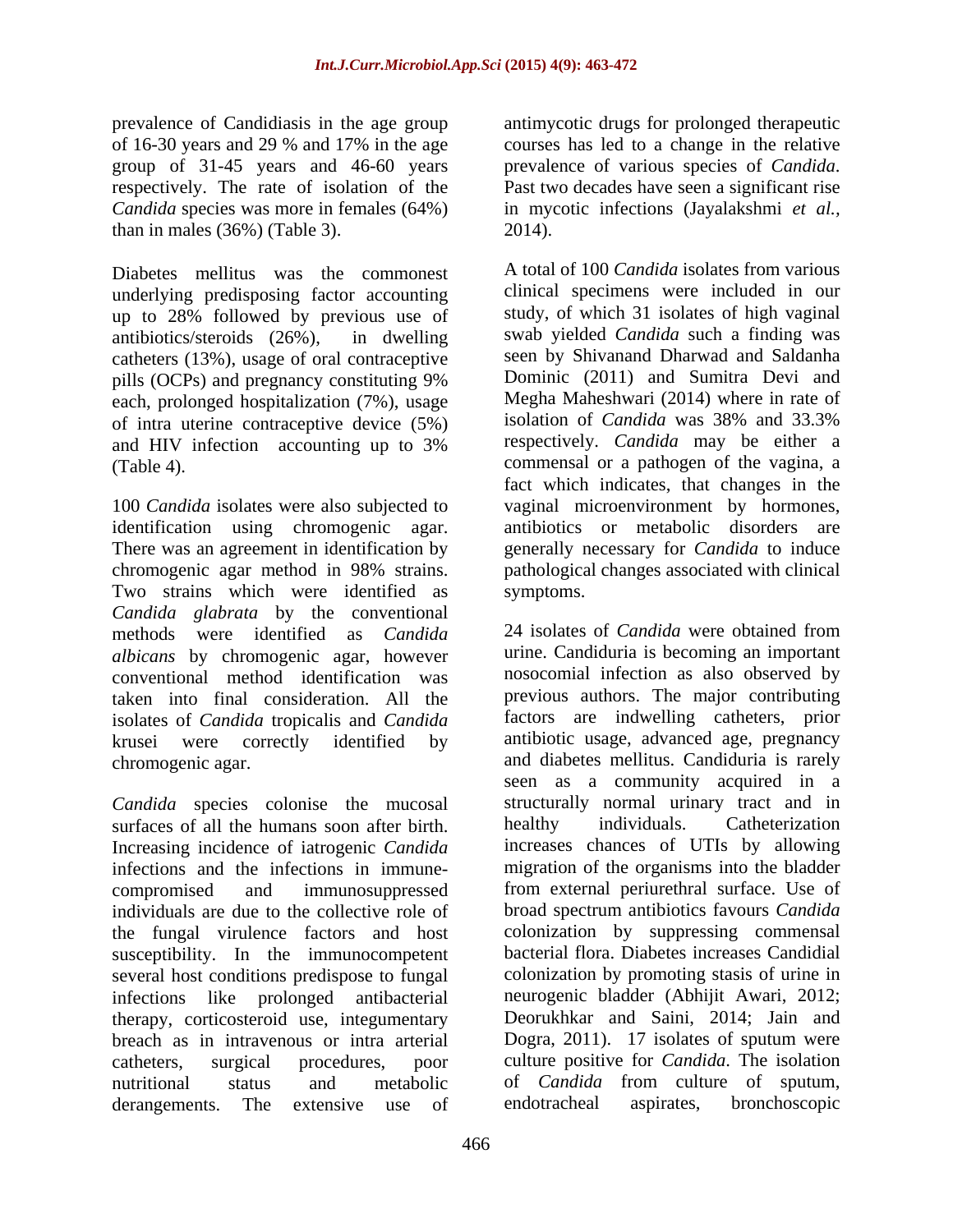samples, percutaneous lung needle aspirates and even from lung tissue may only commonly used drugs. Thereforeculture is represent colonization of the valuable for identifying the species of tracheobronchial tree. Despite the debate *Candida* and to monitor the changing trends about the diagnosis of pulmonary in the microbiology of systemic Candidiasis. Candidiasis, the definite diagnosis of Though Candidiasis can occur at all ages, pulmonary Candidiasis still rests on the histological demonstration of the yeast in highest incidence of Candidiasis to be in the lung tissue with associated inflammatory age group of 21-40 years. These findings changes (Jha *et al.,* 2006). Isolation of were in concurrence with the present study, *Candida* from wound swabs, indwelling where the age group of 16-30 years followed catheters, aspirated fluids, blood and BAL reinforces the importance of these fungi in Candidiasis. causation of nosocomial infections (Neetu

to further tests for the characterization of the to 36% of the males, such a observation has species which revealed that *Candida*  been documented by many authors around *albicans* was the most frequent etiological agent which accounted for 46% of the Saldanha Dominic *et al.,* 2011; Abhijit isolates, similar findings have been reported Awari, 2012; Amar C. Sajjan and by Shivanand Dharwad and Saldanha Dominic *et al.* (2011) and Tavleen Jaggi *et al.* (2014) where in the rate of isolation was were reported to be the most predominant species. In the present study *Candida* followed by *Candida* tropicalis (Shivanand Dharwad and Saldanha Dominic *et al.,* Maheshwari, 2014; Tavleen Jaggi *et al.,*

These non albicans yeasts are relatively non in the rate of isolation was 32% and 33% pathogenic but ultimately get selected and the widespread abuse of over the counter studies, diabetes mellitus being the regimens of oral azoles. *Candida albicans* frequently associated risk factor (26%) aseradication by these means causes a

selection of non albicans that are resistant to studies by several authors  $8.15, 17$  showed the showed the by 31 -45 years had the highest incidence of Candidiasis.

Jain *et al.*, 2012). In the present study, there was a female<br>preponderance, 64% of the females were<br>100 culture positive isolates, were subjected affected by *Candida* infection as compared In the present study, there was a female preponderance, 64% of the females were affected by *Candida* infection as compared world (Shivanand Dharwad Awari, 2012; Amar C. Sajjan Mahalakshmi, 2014).

47% and 44% respectively. Higher 100 patients from whom the *Candida* incidence of non albicans *Candida* ranging species were isolated were studied. diabetes from 50 to 74% have been seen in various mellitus was the most frequently associated studies. Among the non albicans species, risk factor. Experimental evidence in vitro *Candida* tropicalis and *Candida glabrata* shows that a glucose concentration of *glabrata* was more commonly isolated glucose in the tissues, blood and urine 2011; Sumitra Devi and Megha *et al.* (2011) and Amar C. Sajjan and 2014; Vijaya *et al.,* 2011). incidence of Candidiasis among diabetics to start appearing more frequently because of present study correlated well with other antifungals, use of single dose oral or topical commonest predisposing feature. A history azole regimens and long term maintenance of drug usage was the second most The association of the risk factors in all the 150mg/100ml increases the growth of *Candida*, an increase in the concentration of promotes the growth of *Candida* promotes the growth of *Candida* <sup>18</sup>.<br>Shivanand Dharwad and Saldanha Dominic Mahalakshmi *et al.* (2014) found the be high as compared to other factors where in the rate of isolation was 32% and 33% respectively. The findings (28%) of the studies, diabetes mellitus being the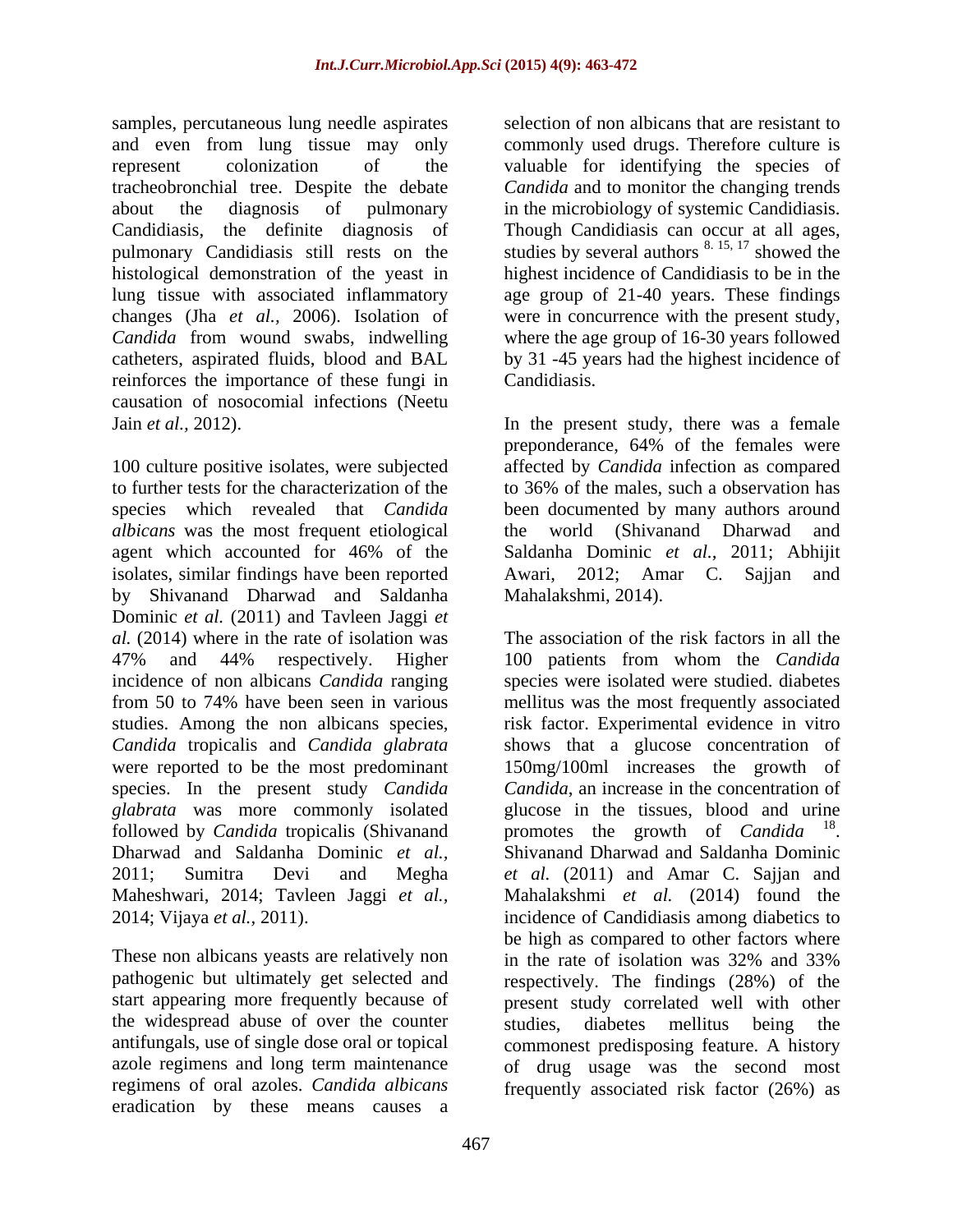also seen by Shivanand Dharwad and Saldanha Dominic *et al.* (2011) and Dr similarity between the mechanism operating Amar C. Sajjan and Mahalakshmi *et al.* during pregnancy and high estrogen OCP. (2014). The drugs implicated were The increased carriage is thought to result corticosteroids, antibiotics and antifungal from the effects of hormones on epithelial agents. Antibiotics suppress the bacterial flora, which allows the colonization by substrates available to the microorganisms *Candida* species, however the risk of yeast infection increases with the duration of veast virulence (Joharah M. Al Quaiz., treatment. 2000). Nine patients on oral contraceptives

OCPs leads to increased colonization by *Candida*, the infection rate is high among

the pill users and this might be because of cell adherence or from the glycogen and as well as the direct effect of OCP on the yeast virulence (Joharah M. Al Quaiz., 2000). Nine patients on oral contraceptives had vulvovaginitis.

| S.No Sample       | Total $\ $ C. |               | $\ddotsc$ |                                  |              |              |
|-------------------|---------------|---------------|-----------|----------------------------------|--------------|--------------|
|                   | $\mathbf n$   |               |           | albicans   glabrata   tropicalis | krusei kefyr | parapsilosis |
| High vaginal swab |               | 15            |           |                                  |              |              |
| Urine             | ∠⊣            | $\sim$<br>1 V | 12        |                                  |              |              |
| Sputum            | $\sim$        |               |           |                                  |              |              |
| Wound swabs       |               |               |           |                                  |              |              |
| In situ catheters |               |               |           |                                  |              |              |
| Aspirated fluids  |               |               |           |                                  |              |              |
| <b>Blood</b>      |               |               |           |                                  |              |              |
| <b>BAL</b>        |               |               |           |                                  |              |              |
| Skin scraping     |               |               |           |                                  |              |              |
| Nail clippings    |               |               |           |                                  |              |              |
| <b>Total</b>      | <b>100</b>    | $-46$         | 26        | 22                               |              |              |

**Table.1** Distribution of *Candida* species in various clinical isolates

Higher incidence of *Candida albicans* found in the high vaginal swabs (15/46, 33%) followed by urine (10/46, 22%) and sputum (9/46, 19.5%). *Candida glabrata* was more frequently isolated from urine samples (12/26, 46%). *Candida* tropicalis was found in high vaginal swab (11/22, 50%). *Candida* krusei was isolated from blood (33%), indwelling catheters (33%) and aspirated fluids (33%).

| Sl. no | <b>Candida species</b>          | <b>Number</b> |
|--------|---------------------------------|---------------|
|        | Candida albicans                |               |
|        | Candida glabrata                | 26            |
|        | Candida tropicalis              | ാറ            |
|        | Candida krusei                  |               |
|        | Candida kefyr                   |               |
|        | <i>Candida</i> parapsilosis   1 |               |
|        | <b>Total</b>                    | <b>100</b>    |

| Table.2 Distribution of different species of Candida |  |  |
|------------------------------------------------------|--|--|
|------------------------------------------------------|--|--|

*Candida albicans* was the predominant species (46%). The following non-albicans species were isolated *Candida glabrata* (26%), *Candida* tropicalis (22%), *Candida* krusei (3%), *Candida* kefyr (2%) and *Candida* parapsilosis (1%). The overall isolation of non- albicans species was 54%.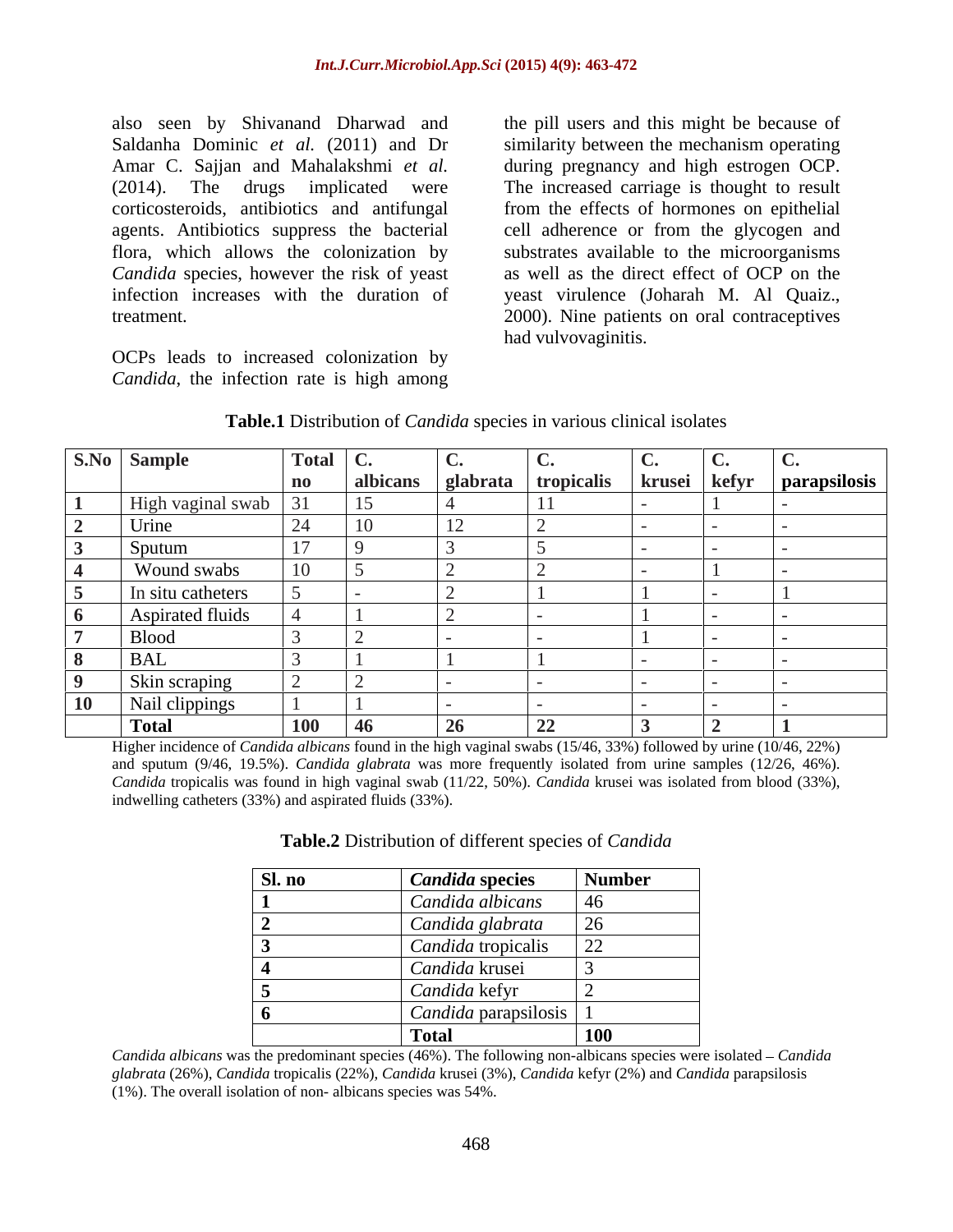### *Int.J.Curr.Microbiol.App.Sci* **(2015) 4(9): 463-472**

| Sl. no | Age of patients | <b>Males</b> | <b>Females</b> |
|--------|-----------------|--------------|----------------|
|        | $0-15$ years    |              |                |
|        | $16-30$ years   |              | . .            |
|        | $31-45$ years   | 10           | $\rightarrow$  |
|        | 46-60<br>years  |              |                |
|        | $>60$ years     |              |                |
|        | <b>Total</b>    | ◡◡           | $\sigma$       |

| Table.3.<br>$\cdot$ $\sim$<br>e distribution of patients with Candidiasis<br>$\overline{\mathcal{Q}}$ Age and sex wise $\overline{C}$ |  |
|---------------------------------------------------------------------------------------------------------------------------------------|--|
|                                                                                                                                       |  |

Age wise distribution showed 35 % prevalence of Candidiasis in the age group of 16-30 years and 29 % and 17% in the age group of 31-45 years and 46-60 years respectively. The rate of isolation of the *Candida* species was more in females (64%) than in males (36%)

**Table.4** Distribution of predisposing factors in patients with Candidiasis

| <b>Sl. No</b> | <b>Predisposing factors</b>                               | No. of patients |
|---------------|-----------------------------------------------------------|-----------------|
|               | Diabetes mellitus                                         |                 |
|               | History of antibiotics/steroids intake                    | ΖO              |
|               | Oral contraceptive pills                                  |                 |
|               | Pregnancy                                                 |                 |
|               | Prolonged Hospitalization                                 |                 |
|               | Use of Intrauterine contraceptive devices $\vert 5 \vert$ |                 |
|               | In dwelling catheters                                     |                 |
|               | HIV positive                                              |                 |
|               | <b>Total</b>                                              | <b>100</b>      |

Diabetes mellitus was the commonest underlying predisposing factor accounting up to 28% followed by previous use of antibiotics/steroids (26%), in dwelling catheters (13%), usage of oral contraceptive pills (OCPs) and pregnancy constituting 9% each, prolonged hospitalization (7%), usage of intra uterine contraceptive device (5%) and HIV infection accounting up to 3%.

### **Figure.1** Germ tube test



Germ tube test in *Candida albicans*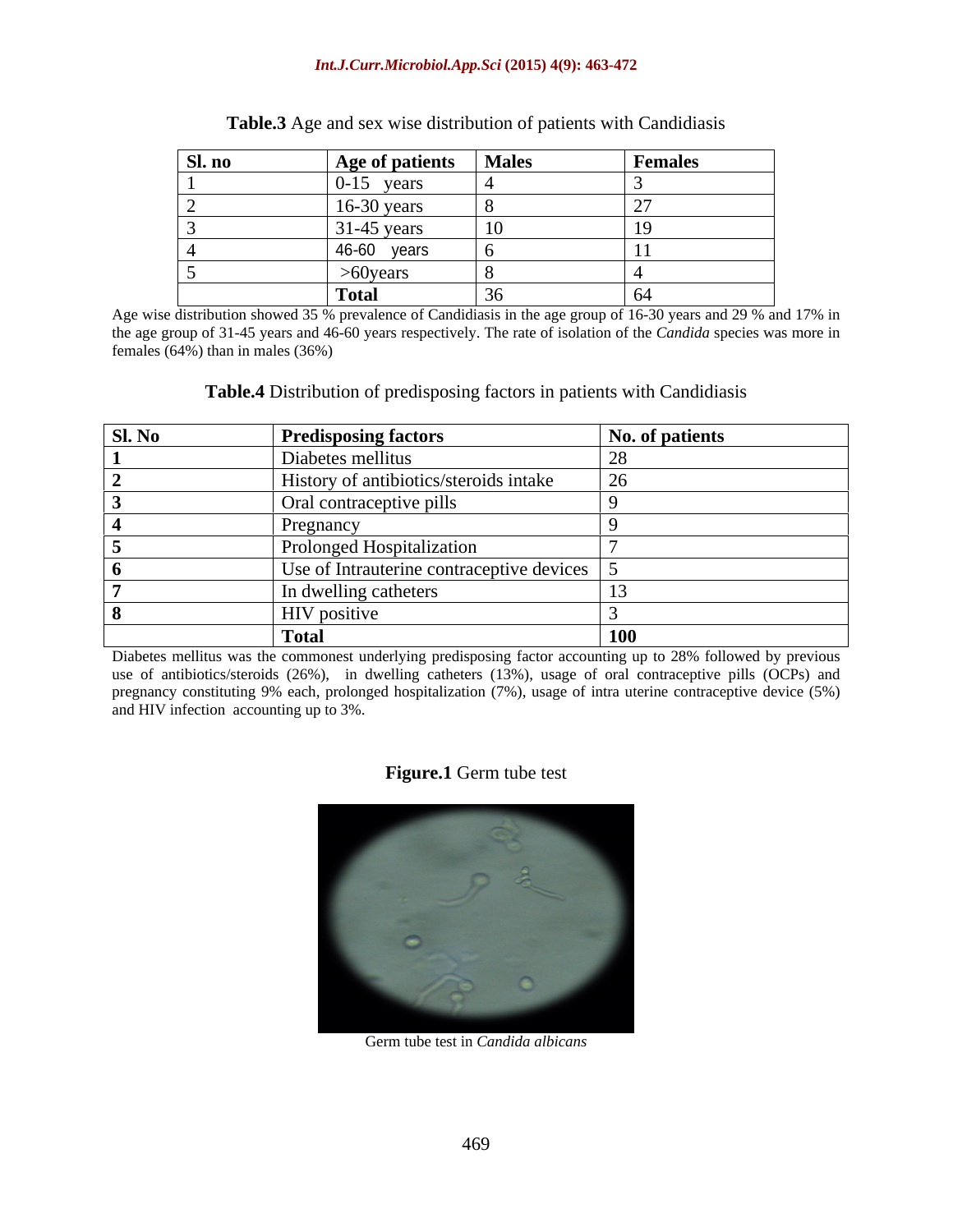

**Figure.2** Morphology on corn meal agar (CMA) of *Candida albicans*

Terminal chlamydospores, yeast cells and pseudohyphae of *Candida albicans* on CMA

Logs in stream appearance of *Candida* kefyr on CMA.

**Figure.3**Morphology on corn meal agar (CMA) of *Candida* kefyr

**Figure.4** Assimilation reactions  $G<sub>1</sub>$ 

Assimilation reactions of *Candida* tropicalis G- glucose, L- lactose, M- maltose, S- sucrose, R- raffinose, C-cellobiose, T- trehalose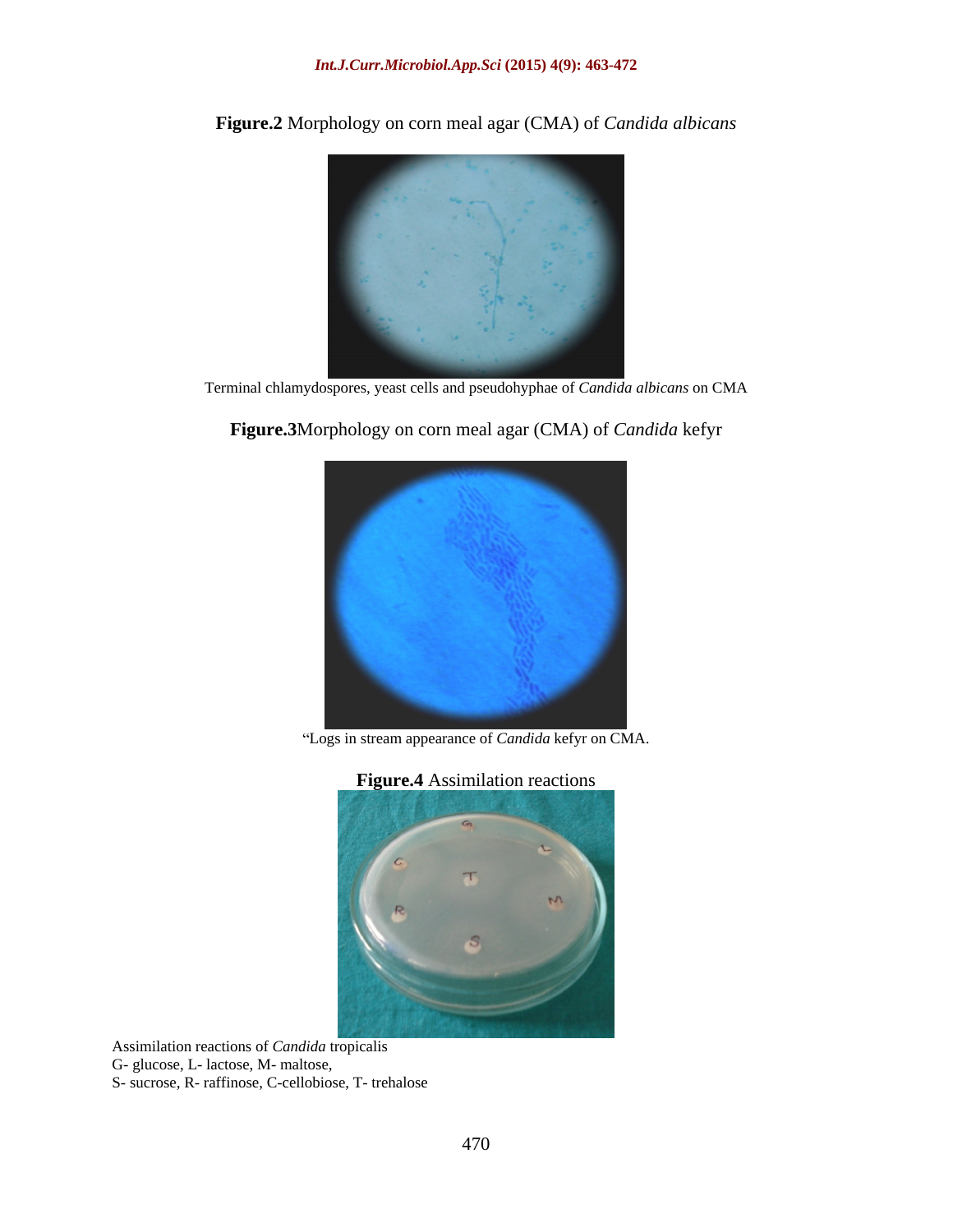prevalence of genital Candidiasis increases in pregnancy. The high hormone level leads agents as compared to *Candida albicans*. to increase in the glycogen content of the Changing epidemiology, nonspecific risk more susceptible to Candidiasis (Warnock *et* recommends the use of CHROM agar for *al.,* 1979; Joharah M. Al Quaiz, 2000). In (IUD) are commonly associated with an endogenous infection 5 women who were using IUDs had vaginal Candidiasis.

The other significant risk factors were the presence of indwelling catheters (13%),  $\qquad$  of CHROM agar *Candida* for rapid prolonged hospitalization (7%) and HIV infection (3%). Patients with these *Candida* species, *Mycoses* 42, 61-65 underlying risk factors are at an increased (1999). risk of developing Candidemia and invasive Deorukhkar S.C. Saini S. "Species

rapid identification of *Candida* species, 2014;6 (3).<br>technically simple, rapid and cost effective Dr Abhijit Awari. "Species distribution and compared to technically demanding time consuming and laborious conventional method. Though the results on chromogenic<br>Indian Journal of Basic & Applied agar paralled that of conventional methods, it is superior to SDA in terms of suppressing the bacterial growth. Use of chrom agar medium would allow mycology laboratories to identify rapidly, clinically important fungi and this capability will also enable clinicians to choose appropriate anti fungal agents, thus decreasing patient's morbidity and mortality (Birgit Willinger and Manafi,

Dawn of  $21<sup>st</sup>$  century has seen the emergence of non albicans *Candida* in causation of spectrum of infections. This shift has generated the concern as these species are

It has been established in literature that the either inherently resistant or has acquired vagina, thus producing a favourable factors, clinical presentation and late environment for the growth of *Candida*. The diagnosis with culture-based methods are reduced glucose tolerance and the increased major challenges in the management of incidence of glycosuria render some patients invasive Candidiasis. The present study the present study, nine pregnant women had monitoring in trends of species distribution Candidiasis. Candidial vulvovaginitis in is essential to control and optimize the mother can also result in oral thrush in the therapy of *Candida* infection which will new born. Intrauterine contraceptive devices eventually have an impact on patient care resistance to commonly used antifungal agents as compared to *Candida albicans*. Changing epidemiology, nonspecific risk recommends the use of CHROM agar for speciation of *Candida*. Continuous and society in large.

# **References**

- Birgit Willinger and M. Manafi, "Evaluation of CHROM agar *Candida* for rapid screening of clinical specimens for (1999).
- mycosis (Jha *et al.*, 2006).<br>
Chromogenic agar has the advantage of candida isolated from various clinical specimens. Pravara Med Rev Deorukhkar S.C, Saini S, "Species distribution and antifungal susceptibility profile of *Candida* isolated from various clinical specimens, Pravara Med Rev 2014;6 (3).
	- Dr Abhijit Awari, "Species distribution and antifungal susceptibility profile of *Candida* isolated from urine samples, Indian Journal of Basic & Applied Medical Research; September 2012: Issue-4, Vol.-1, 357-360.
	- Dr Amar C. Sajjan. MD, Dr. V. V, Mahalakshmi, 2014 Prevalence and antifungal susceptibility of *Candida* species isolated from patients attending tertiary care hospital. IOSR *Journal of Dental and Medical Sciences (IOSR- JDMS),* 13(5): Ver. II: 44-49.
- 1999). Dr. Jayalakshmi L, Dr G. RatnaKumari2, Dr S.H. Samson, "Isolation, Speciation and Antifungal Susceptibility Testing of *Candida* from Clinical Specimens at a Tertiary Care Hospital, Scholars Journal